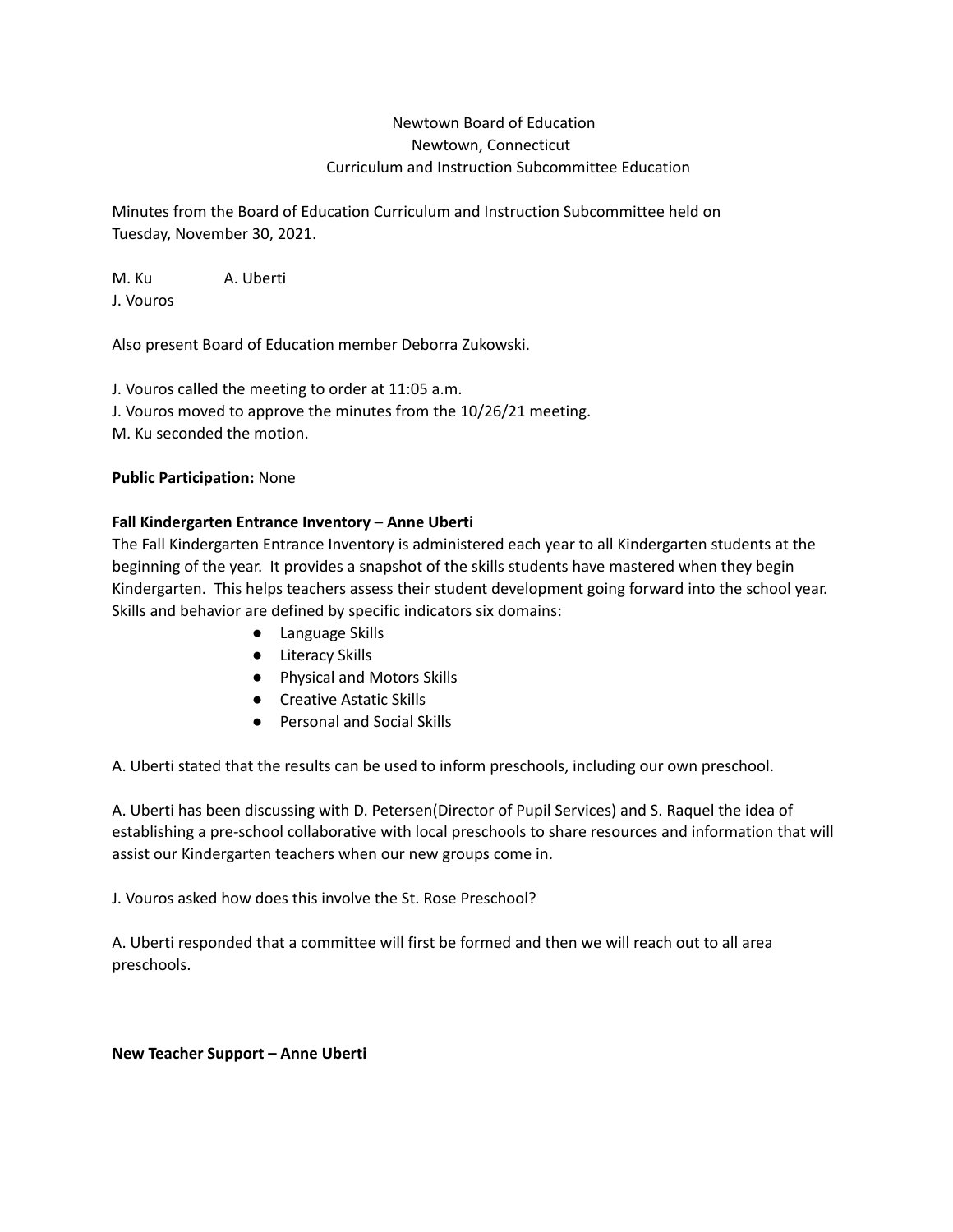A. Uberti provided an overview of the extensive support that is provided to new teachers in our district. Karen Dreger is the current TEAM facilitator who oversees all of our mentors and mentees. This year there are 35 fully trained mentors and 22 new teachers enrolled in TEAM. The TEAM coordinating committee meets three times per year to discuss and plan. Our district support plan was approved in 2019. The District will need to update it for the 22-23 year and resubmit it for approval to the CSDE.

### **Philosophy of Reading Statement – Anne Uberti**

This item was deferred to a future agenda.

## **Curriculum Review Materials/Processes Update – Anne Uberti**

A. Uberti updated the committee on the progress relating to developing processes and protocols that ensure our curriculum is culturally responsive as required by the CSDE. F. Purcaro and A. Uberti met with Wes Johnson, Diversity, Equity and Inclusion Coordinator, to review current practices and discuss possible improvements to the existing process. Some ideas that are being considered are having building Safe School Climate teams involved in the process as well as providing more training to curriculum writers in this area at the start of the curriculum writing process. Additionally, the district Social Studies Committee has been working on creating a list of questions to be considered when developing each section of the curriculum writing template that would help guide writers as they engage in this work.

A. Uberti has also developed a curriculum feedback tool to be used during the first year implementation of curriculum. It will be piloted this year with the new grade 5 and 6 social studies curriculum. This will allow all teachers, even those who have not been involved directly in writing the curriculum, to provide feedback as it is being implemented. That feedback can then be used to inform any possible tweaks that may be necessary before moving into the second year of a curriculum implementation. This is an important step because what is expected to happen when a curriculum is written is sometimes different than what happens when a curriculum is actually taught. It is important to take the experience of teachers into consideration prior to finalizing a new curriculum. We have been working on developing a feedback tool for teachers, when we write curriculum.

J. Vouros suggested we have W. Johnson attend the Culture and Climate meetings and have him meet with the para-educators.

A. Uberti stated that culturally responsive training has been offered to the paras both last year and this year and that we will consider having Mr. Johnson work more directly with the group in the future.

J. Vouros suggested W. Johnson be involved with some of the BOE meetings in order to present and update.

### **Assistant Superintendent Updates – Anne Uberti**

J. Vouros, Deborra Zukowski and Anne Uberti had the opportunity to visit Cooking with Science and Project Adventure and a co-taught math class at Newtown Middle School. These new courses are going very well and feedback from teachers and students is positive.